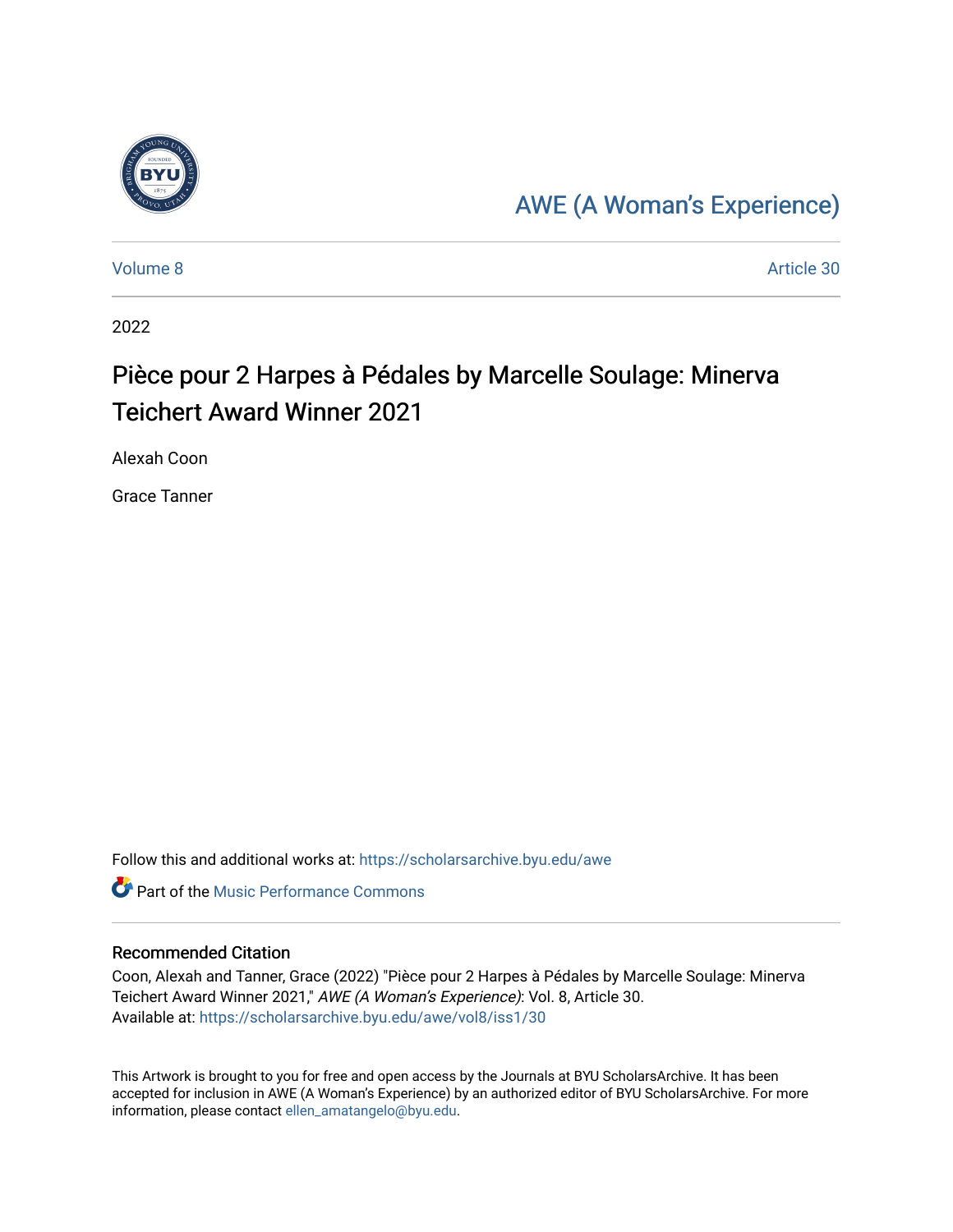## Pièce pour 2 Harpes à Pédales by Marcelle Soulage

**Minerva Teichert Award Winner 2021**

S O MANY TALENTED FEMALE MUSICIANS AND COMPOS-<br>ers have been ignored throughout the centuries. Wolfgang A. Mozart<br>may be a common household name, but very few people know about<br>his sister Nannerl, who was a talented musici ers have been ignored throughout the centuries. Wolfgang A. Mozart  $\bigcup$  may be a common household name, but very few people know about his sister Nannerl, who was a talented musician in her own right. Fanny Mendelssohn, the sister of Felix Mendelssohn, would publish scores using her brother's name so they would sell. Marcelle Soulage, a female french composer, also falls into the ranks of forgotten women. We are striving to advance and honor her creative work and give this talented composer the recognition she deserves by performing and recording her composition *Pièce pour 2 Harpes à Pédales*.

While working in the International Harp Archives housed in the BYU library, I came across an old score of *Pièce pour 2 Harpes à Pédales* by Marcelle Soulage. It looked like an interesting harp duet, so I searched for it on many music databases, as well as YouTube, and could not find any recording of it to listen to, professional or otherwise. So I played through a bit of each part and was dying to hear them together. After reaching out to Grace Tanner to play together, we soon started learning our parts and rehearsing weekly, slowly hearing more and more what the piece sounded like as a whole with each rehearsal.

Marcelle Fanny Henriette Soulage (1894–1970) taught at both the Conservatoire de Paris and the Conservatoire d'Orleans as a professor of music theory and piano. She would often publish her works under the male pseudonym Marc Sauval, including two of her orchestral pieces, "Valse" and "Minuet." She wrote several chamber pieces, as well as numerous harp, keyboard, vocal, and choral compositions. Despite being such a prolific composer, so many people have never heard of her. Some of her music, such as this harp duet, doesn't exist in recorded form, and some may only have one or two recordings.